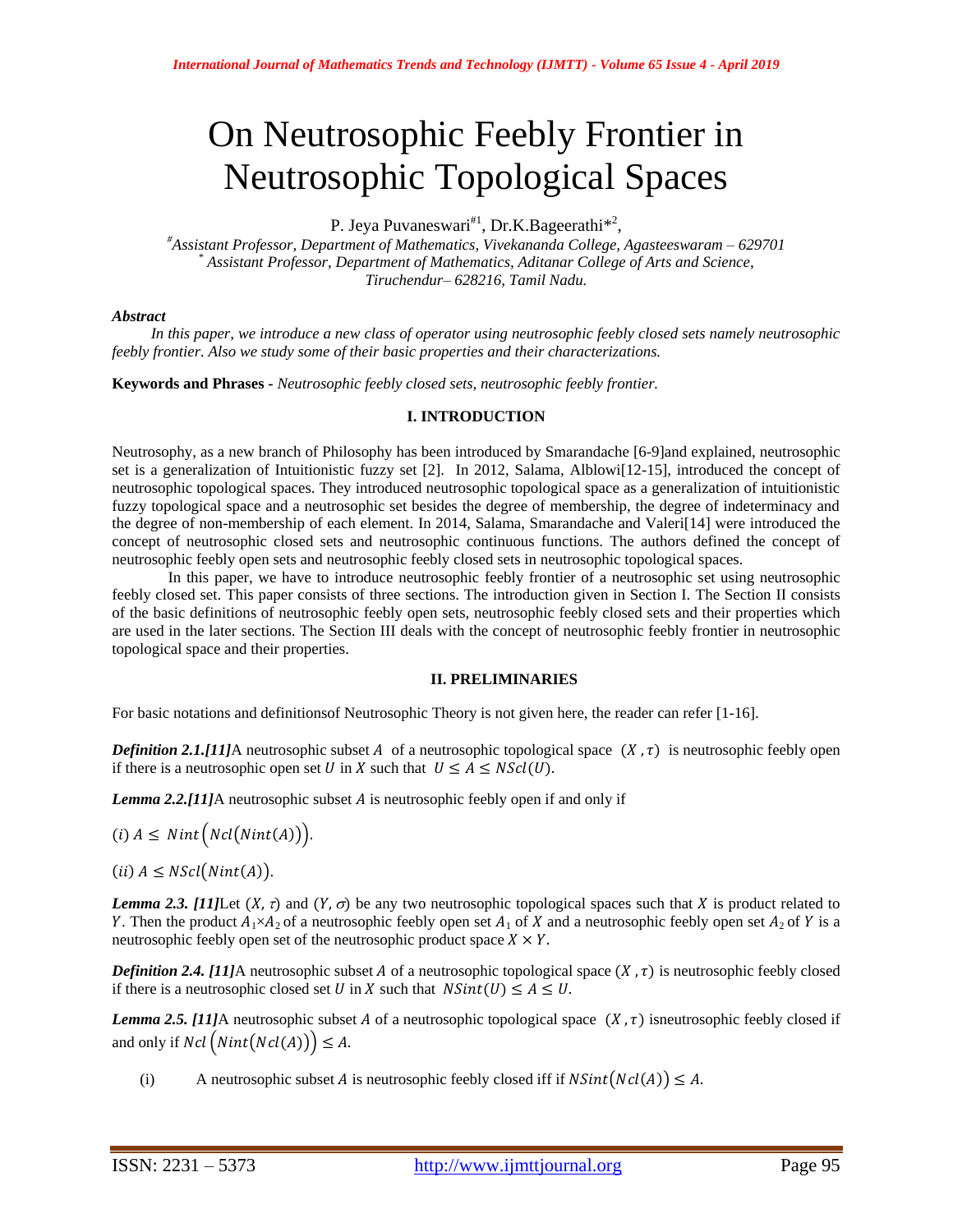(ii) A neutrosophic subset A is a neutrosophic feebly closed set if and only if  $A<sup>c</sup>$  is neutrosophic feebly open.

*Lemma* 2.6. [11]Let  $(X, \tau)$  and  $(Y, \sigma)$  be any two neutrosophic topological spaces such that X is product related to Y. Then the product  $A_1 \times A_2$  of a neutrosophic feebly closed set  $A_1$  of X and a neutrosophic feebly closed set  $A_2$  of Y is a neutrosophic feebly closed set of the neutrosophic product space  $X \times Y$ .

*Definition 2.7. [11]*Let  $(X, \tau)$  be neutrosophic topological space and  $A = \langle X, \mu_A(X), \sigma_A(X), \gamma_A(X) \rangle$  be a neutrosophic set in X. Then neutrosophic feebly interior of A is defined by  $NFint(A) = \sqrt{G}$ : Gis a neutrosophic feebly open set in X and  $G \leq A$ .

*Lemma 2.8. [11]*Let  $(X, \tau)$  be neutrosophic topological space. Then for any neutrosophic feebly subsets A and B of a neutrosophic topological space $X$ , we have

(i)  $NFint(A) \leq A$ 

(ii) A is neutrosophic feebly open set in  $X \Leftrightarrow NFint(A) = A$ 

- (iii)  $NFint(NFint(A)) = NFint(A)$
- (iv) If  $A \leq B$ , NFint(A)  $\leq$  NFint(B)

(v)  $NFint(A \wedge B) \leq NFint(A) \wedge NFint(B)$ .

(vi)  $NFint (AVB) \geq NFint(A) VNFint(B)$ .

*Definition 2.9. [11]*Let  $(X, \tau)$  be neutrosophic topological space and  $A = \langle x, \mu_A(x), \sigma_A(x), \gamma_A(x) \rangle$  be a neutrosophic set in X. Then the neutrosophic feebly closure is defined by $NFcl(A) = \Lambda\{K: K$  is a neutrosophic feebly closed set in X and  $A \leq K$ .

*Lemma 2.10.[11]*Let  $(X, \tau)$  be a neutrosophic topological space. Then for any neutrosophic subset Aof X,

(i)  $(NFint(A))^c = NFcl(A^c)$ 

(ii)  $(NFcl(A))^c = NFint(A^c)$ .

*Lemma 2.11.*[11]Let  $(X, \tau)$  be a neutrosophic topological space. Then for any neutrosophic subsets A and B of a neutrosophic topological space  $X$ ,

(i)  $A \leq NFcl(A)$ 

(ii) Ais a neutrosophic feebly closed set in  $X \Leftrightarrow NFcl(A) = A$ 

(iii)  $NFcl(NFcl(A)) = NFcl(A)$ 

(iv) If  $A \leq B$ then  $NFcl(A) \leq NFcl(B)$ .

(v)  $NFcl(AVB) \geq NFcl(A)VNFcl(B)$  and

 $(vi)NFcl(A \wedge B) \leq NFcl(A) \wedge NFcl(B).$ 

(vii)  $NFcl(A) \times NFcl(B) \geq NFcl(A \times B)$ ,

(viii)  $NFint(A) \times NFint(B) \leq NFint(A \times B)$ .

*Lemma2.12.[11]*Let( $X$ ,  $\tau$ ) and  $(Y, \sigma)$  be two neutrosophic topological spaces such that  $X$  is neutrosophic product related to  $Y$ . Then for neutrosophic subsets  $A$  of  $X$  and  $B$  of  $Y$ ,

(i)  $NFcl(A \times B) = NFcl(A) \times NFcl(B),$ 

(ii)  $NFint(A \times B) = NFint(A) \times NFint(B)$ .

#### **III. NEUTROSOPHIC FEEBLYFRONTIER**

In this section, we introduce the neutrosophic feebly frontier and their properties in neutrosophic topological spaces.

*Definition 3.1.* Let  $A$  be a neutrosophicsubset in the neutrosophic topological space  $X$ . Then the neutrosophic feebly frontier of a neutrosophicsubset A is defined asneutrosophicsubsetNFF $r(A)$  = NFcl(A)  $\wedge$ NFcl(A<sup>C</sup>).

*Remark 3.2.* For a neutrosophic subset A of X,  $NFFT(A)$  is neutrosophic feeblyclosed.

**Theorem 3.3.** For a neutrosophicsubsetAin the neutrosophic topological space X,  $NFFT(A) = NFFT(A^C)$ .

*Proof.* Let A be the neutrosophicsubset in the neutrosophic topological space X. Then by Definition 3.1,NFF $r(A)=NFcl(A)\wedge NFcl(A^C)=NFcl(A^C)\wedge NFcl(A)=$ 

 $NFcl(A^C)\wedge NFcl((A^C)^C)$ . Again by Definition 3.1, this is equal to  $NFFr(A^C)$ . Hence  $NFFr(A) = NFFr(A^C)$ .

**Theorem 3.4.** Let Abe a neutrosophicsubset in the neutrosophic topological space X. Then  $NFFr(A) = NFcl(A)$  –  $NFint(A)$ .

*Proof.*Let A be the neutrosophicsubset in the neutrosophic topological space X. By Lemma  $2.10(ii),(NFcl(A^C))^C=NFint(A)$  and by Definition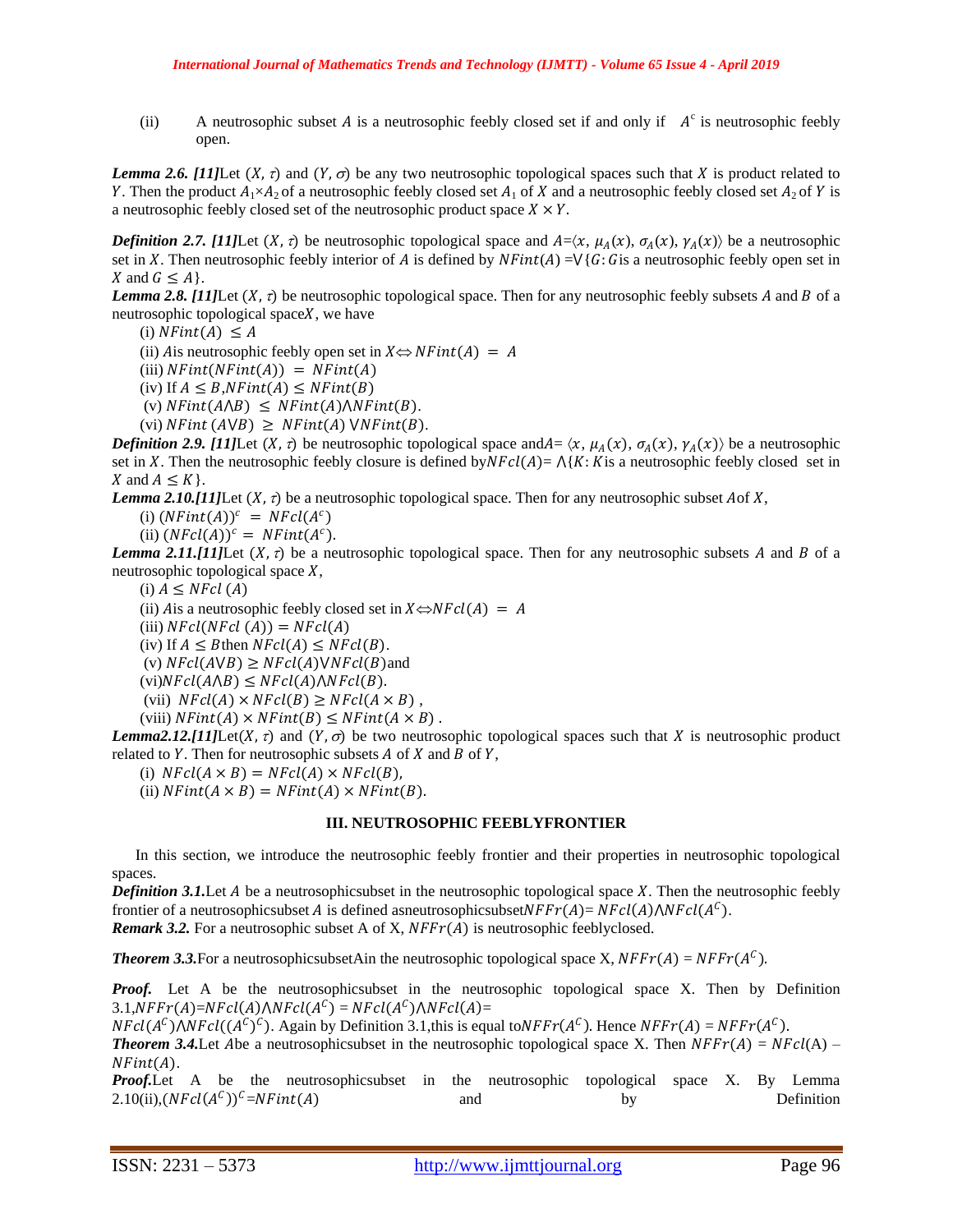$3.1, NFFT(A) = NFcl(A)\wedge (NFcl(A^C)) = NFcl(A)\wedge (NFint(A^C))^C$  by using A-B =A $\wedge B^C, NFFT(A) = NFcl(A)$  - $NFint(A)$ . Hence  $NFFr(A)=NFcl(A)-NFint(A)$ .

**Theorem 3.5.** Aneutrosophicsubset Ais neutrosophic feebly closed set in X if and only if  $NFFT(A) \leq A$ .

*Proof.* Let A be the neutrosophic feebly closed set in the neutrosophic topological space X. Then by Definition  $3.1, NFFT(A) = NFcl(A)\wedge NFcl(A^C) \leq NFcl(A)$ . By Lemma  $2.11(ii)$ ,  $NFcl(A) = A$ . Hence  $NFFT(A) \leq A$ , if A is neutrosophicfeebly closedin X.

Conversely, Assume that, $NFFr(A) \leq A$ . Then  $NFcl(A) - NFint(A) \leq A$ . Since  $NFint(A) \leq A$ , then we conclude that  $NFCI(A) = A$  and hence A is neutrosophic feebly closed.

**Theorem 3.6.** If A is neutrosophic feedly open set in X, then  $NFFr(A) \leq A^c$ .

**Proof.** Let A be the neutrosophicfeeblyopen set in the neutrosophic topological space X. By Lemma 2.5, A<sup>c</sup> is neutrosophicfeebly closed set in X. By Theorem 3.5,  $NFFr(A^c) \leq A^c$  and by Theorem 3.3, we get  $NFFr(A) \leq A^c$ . The converse of the above theorem is not true as shown by the following example.

*Example 3.7.* Let  $X = \{a, b, c\}$  and  $\tau = \{0_N, A, B, C, D, 1_N\}$ . Then  $(X, \tau)$  is a neutrosophic topological space. The neutrosophicclosed sets are  $\tau^c = \{1_N, F, G, H, I, 0_N\}$  where,

 $A = \langle (0.7, 0.2, 0.3), (0.1, 0.8, 0.4), (0.5, 0.6, 0.7) \rangle$ ,  $B = \langle (0.9, 0.6, 0.7), (0.5, 0.4, 0.2), (0.8, 0.8, 0.5) \rangle$  $C = \langle (0.9, 0.6, 0.3), (0.5, 0.8, 0.2), (0.8, 0.8, 0.5) \rangle$  $D = \langle (0.7, 0.2, 0.7), (0.1, 0.4, 0.4), (0.5, 0.6, 0.7) \rangle$  $E = \langle (0.9, 0.7, 0.2), (0.5, 0.8, 0.1), (0.8, 0.8, 0.4) \rangle$  $F = \langle (0.3, 0.8, 0.7), (0.4, 0.2, 0.1), (0.7, 0.4, 0.5) \rangle$  $G = \langle (0.7, 0.4, 0.9), (0.2, 0.6, 0.5), (0.5, 0.2, 0.8) \rangle$  $H = \langle (0.3, 0.4, 0.9), (0.2, 0.2, 0.5), (0.5, 0.2, 0.8) \rangle$ 

 $I = \langle (0.7, 0.8, 0.7), (0.4, 0.6, 0.1), (0.7, 0.4, 0.5) \rangle$  and

 $J = \langle (0.2, 0.3, 0.9), (0.1, 0.2, 0.5), (0.4, 0.2, 0.8) \rangle$ . Here E and J are neutrosophicfeeblyopen and neutrosophicfeeblyclosed set respectively. Some of the neutrosophicfeeblyopen are  $0<sub>N</sub>$ , A, B, C, D, E, 1<sub>N</sub>and neutrosophic feebly-closed set are 1<sub>N</sub>, F, G, H, I, J, 0<sub>N</sub>. Therefore  $NFFT(C)=H \leq C$ . But C is not a neutrosophic feeblyclosed set. $NFFT(J) \leq J^c = E$ . But J is not a neutrosophic feebly open set.

*Proposition3.8.* Let A≤Band Bbe any neutrosophic feebly closed set in X. Then  $NFFT(A) \leq B$ .

*Proof.* By Lemma 2.11(iv), A 
subseteq B, NFcl(A) 
subseteq NFcl(B). By Definition 3.1,  $NFFr(A) = NFCI(A) \wedge NFcI(A^c)$  $NFcl(B)\wedge NFcl(A^C) \leq NFcl(B)$ . Then this is equal to B. Hence  $NFFr(A) \leq B$ .

**Theorem 3.9.**Let Abe a neutrosophicsubset in the neutrosophic topological space X. Then $(NFFT(A))^c = NFint$ (A) $VNFint (A^C)$ .

*Proof.*Let A be the neutrosophicsubset in the neutrosophic topological space X. Then by Definition 3.1,(NFFr(A))<sup>c</sup>= (NFcl(A)\NFcl(A<sup>c</sup>))<sup>c</sup> = ((NFcl(A))<sup>c</sup>V(NFcl(A<sup>c</sup>))<sup>c</sup>. By Lemma 2.10(ii), which is equal toNFint( $A^C$ )VNFint(A). Hence (NFFr(A))<sup>c</sup>= NFint(A)VNFint( $A^C$ ).

**Theorem 3.10.** For a neutrosophic subsetA in the neutrosophic topological space X, then  $NFFr(A) \leq NFF(A)$ .

*Proof.* Let A be the neutrosophic subset in the neutrosophic topological space X. Then by Lemma 2.11,  $NFcl(A) \leq$  $Ncl(A)$  and  $NFcl(A^C) \leq Ncl(A^C)$ . Now by Definition 3.1,  $NFFr(A) = NFcl(A) \wedge NFcl(A^C) \leq Ncl(A) \wedge Ncl(A^C)$ , this is equal to  $NFr(A)$ . Hence  $NFFT(A) \leq NFr(A)$ .

The converse of the above theorem is not true as shown by the following example.

*Example* 3.11. From Example 3.7,  $let A_1 = \langle (0.4, 0.1, 0.9), (0.1, 0.2, 0.6), (0.1, 0.3, 0.9) \rangle$ . Then  $A_1^C =$  $\langle (0.9, 0.9, 0.4), (0.6, 0.8, 0.1), (0.9, 0.7, 0.1) \rangle$ . Therefore NFF  $r(A_1) = H \nsubseteq I = NFr(A_1)$ .

*Theorem 3.12.* For a neutrosophic subsetA in the neutrosophic topological space X,  $NFcl(NFFT(A)) \leq NFFT(A)$ .

*Proof.* Let A be the neutrosophic subset in the neutrosophic topological space X. Then by Definition 3.1,NFcl(NFFr(A)) =NFcl(NFcl(A) $\Lambda(NFcl(A^C))$ )  $\leq (NFcl(NFcl(A)))\Lambda(NFcl(NFcl(A^C)))$ . By Lemma 2.11 (iii), $NFcl(NFFr(A))=NFcl(A)\Lambda(NFcl(A^C))$ . By Definition 3.1, this is equal to  $NFFr(A)$ .

The converse of the above theorem is not true as shown by the following example.

*Example 3.13.* From Example 3.7,  $NFFT(A_1) = H \not\subseteq J = NFcl(NFFT(A_1)).$ 

**Theorem 3.14.** For a neutrosophic subsetA in the neutrosophic topological space X,  $NFFr(NFint(A)) \leq NFFr(A)$ . *Proof.*Let A be the neutrosophic subset in the neutrosophic topological space X. Then by Definition 3.1,  $NFFT(NFint(A)) = NFcl(Nint(A)) \wedge (NFcl(NFint(A)))^C$ Lemma 2.10(i),  $NFFr(NFint(A)) =$  $NFcl(NFint(A)) \wedge (NFcl(NFcl(A^C)))$ . By Lemma 2.11(iii),

 $=$   $NFcl(NFint(A))\wedge (NFcl(A^C)$ . By Lemma 2.11(i),

 $\leq$  NFcl(A) $\wedge$ NFcl(A<sup>C</sup>).By Definition 3.1,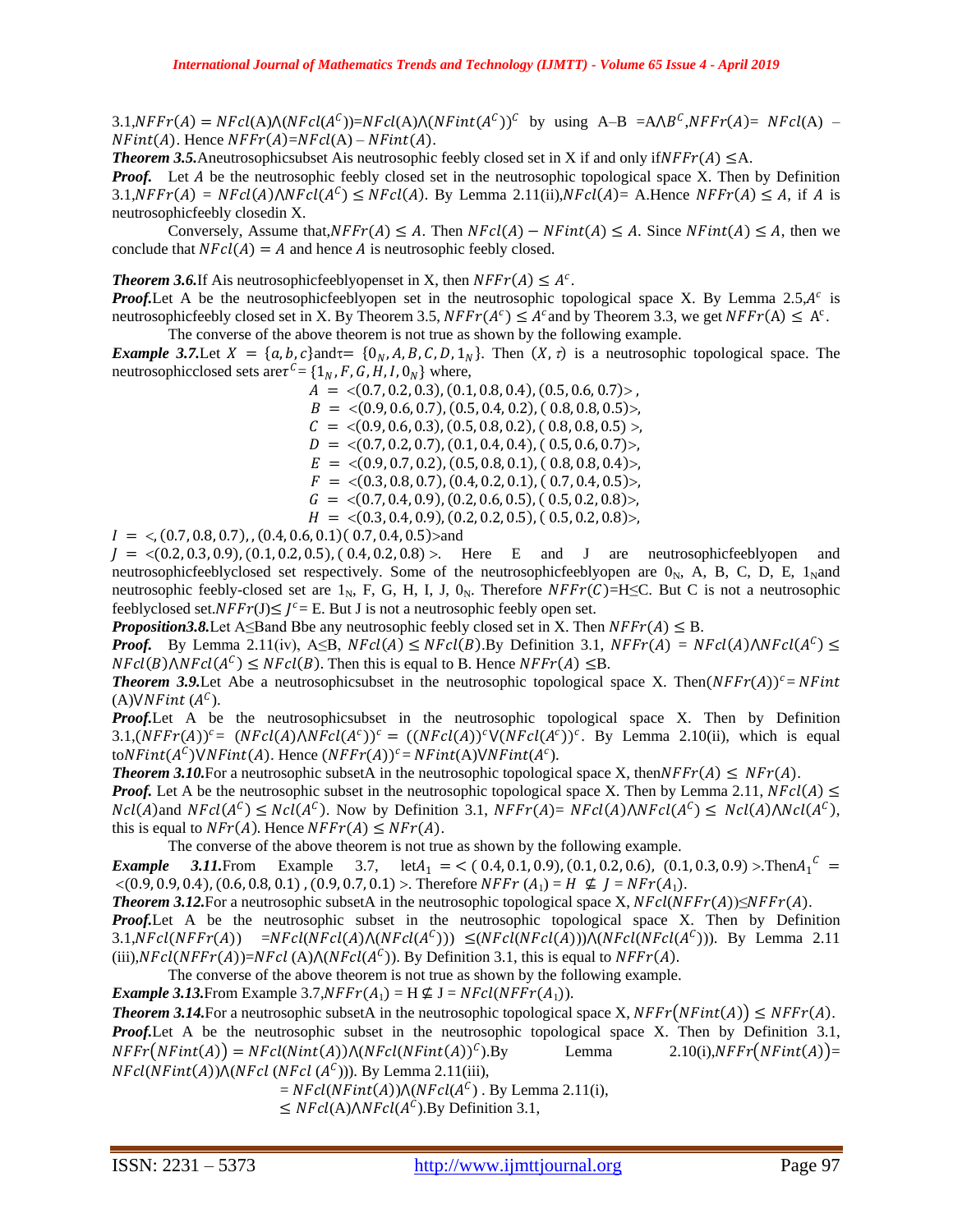$$
= NFFT(A). Hence NFFT(NFint(A)) \leq (NFFT(A)).
$$

The converse of the above theorem is not true as shown by the following example.

*Example 3.15.Let*  $X = \{a, b, c\}$  and neutrosophic feebly open sets are  $0<sub>N</sub>$ , A, B, C, D, E, 1<sub>N</sub> and neutrosophicfeebly closed sets are  $1_N$ , F, G, H, I, J, O<sub>N</sub> where

 $A = \langle (0.3, 0.4, 0.2), (0.5, 0.6, 0.7), (0.9, 0.5, 0.2) \rangle$  $B = \langle (0.3, 0.5, 0.1), (0.4, 0.3, 0.2), (0.8, 0.4, 0.6) \rangle$ ,  $C = \langle (0.3, 0.5, 0.1), (0.5, 0.6, 0.2), (0.9, 0.5, 0.2) \rangle$  $D = \langle (0.3, 0.4, 0.2), (0.4, 0.3, 0.7), (0.8, 0.4, 0.6) \rangle$  $E = \langle (0.5, 0.6, 0.1), (0.6, 0.7, 0.1), (0.9, 0.5, 0.2) \rangle$  $F = \langle (0.2, 0.6, 0.3), (0.7, 0.4, 0.5), (0.2, 0.5, 0.9) \rangle$  $G = \langle (0.1, 0.5, 0.3), (0.2, 0.7, 0.4), (0.6, 0.6, 0.8) \rangle$  $H = \langle (0.1, 0.5, 0.3), (0.2, 0.4, 0.5), (0.2, 0.5, 0.9) \rangle$  $I = \langle (0.2, 0.6, 0.3), (0.7, 0.7, 0.4), (0.6, 0.6, 0.8) \rangle$  $J = \langle (0.1, 0.4, 0.5), (0.1, 0.3, 0.6), (0.2, 0.5, 0.9) \rangle$ 

Define  $A_1 = \langle (0.2, 0.3, 0.4), (0.4, 0.5, 0.6), (0.3, 0.4, 0.8) \rangle$ .

Then  $(A_1)^c = \langle (0.4, 0.7, 0.2), (0.6, 0.5, 0.4), (0.8, 0.6, 0.3) \rangle$ .

Therefore  $NFFT(A_1)= I \not\subseteq 0_N = NFFT((NFint(A_1)).$ 

*Proposition3.16.* For a neutrosophic subsetA in the neutrosophic topological space X, then  $NFFr(NFcl(A)) \leq$  $NFFr(A)$ .

*Proof.* Let A be the neutrosophic subset in the neutrosophic topological space X. Then by Definition 3.1,  $NFFT(NFcl(A)) = NFcl(NFcl(A)) \Lambda (NFcl((NFcl(A)^{C})).$ 

By Lemma 2.11(ii),(iii) $\&$ (iv), = NFcl(A) $\wedge$ (NFcl(NFint( $A^C$ )). By Lemma 2.10,

 $\leq$  NFcl(A) $\wedge$ NFcl(A<sup>C</sup>). By Definition 3.1,

 $= NFFT(A)$ . Hence  $NFFT(NFcl(A)) \leq NFFT(A)$ .

The converse of the above theorem is not true as shown by the following example.

*Example 3.17.* From Example 3.15, let  $A_2 = \langle (0.2, 0.6, 0.2), (0.3, 0.4, 0.6), (0.3, 0.4, 0.8) \rangle$ . Then  $(A_2)^c = \langle (0.2, 0.4, 0.4), (0.3, 0.4, 0.7), (0.3, 0.4, 0.7), (0.3, 0.4, 0.7), (0.3, 0.4, 0.7), (0.3, 0.4, 0.7), (0.3, 0.4, 0.7), (0.3,$ 0.4, 0.2), (0.6, 0.6, 0.3), (0.8, 0.6, 0.3) >. Therefore  $NFFr(A_2) = 1_N \nsubseteq 0_N = NFFr(NFcl(A_2)).$ 

*Proposition3.18.* Let Abe the neutrosophic subset in the neutrosophic topological space X. Then  $NFint(A) \leq A NFFr(A)$ .

*Proof.* Let A be the neutrosophic subset in the neutrosophic topological space X. Nowby Definition 3.1, A –  $NFFT(A)=A\wedge (NFFT(A))^c=A\wedge [NFcl(A)\wedge NFcl(A^c)]^c=$ 

 $A \wedge [NFint(A^c) \vee NFint(A)] = [A \wedge NFint(A^c)] \vee [A \wedge NFint(A)] = [A \wedge NFint(A^c)] \vee NFint(A) \geq NFint(A)$ . Hence  $NFint(A) \leq A-NFFT(A)$ .

The converse of the above theorem is not true as shown by the following example.

*Example 3.19.* From Example 3.15, $A_1$  –  $NFF(A_1)$  = <(0.2, 0.3, 0.4), (0.4, 0.3, 0.7), (0.3, 0.4, 0.8)  $\neq 0_N$  =  $NFint(A_1)$ .

*Remark 3.20.*In general topology, the following conditions are hold:

 $NFFr(A) \wedge NFint(A) = 0_N$ ,

 $NFint(A) \vee NFFr(A) = NFcl(A),$ 

 $NFint(A)VNFint(A^C)VNFFr(A) = 1_N$ .

But the neutrosophictopology, we give counter-examples to show that the conditionneutrosophic subset of the above remark may not be hold in general.

*Example 3.21.* From Example 3.15. Let us take $A_1 = \langle (0.4, 0.6, 0.1), (0.5, 0.8, 0.3), (0.9, 0.6, 0.2) \rangle$ . Then  $(A_1)^c$  $< (0.1, 0.4, 0.4), (0.3, 0.2, 0.5), (0.2, 0.4, 0.9) >$ .It can be shown that,  $NFF(A_1)\wedge (NFint(A_1)) = F \wedge D =$  $\langle (0.2, 0.4, 0.3), (0.4, 0.3, 0.7), (0.2, 0.4, 0.9) \rangle \neq 0_N$ .

Now, NFint  $(A_1)$   $\forall NFFr(A_1) = D \vee F = \langle (0.3, 0.6, 0.2), (0.7, 0.4, 0.5), (0.8, 0.5,$ 

0.6) >  $\neq 1_N = NFcl(A_1)$ . Further NFint  $(A_1)$  VNFint $((A_1)^C V(NFFr (A_1) = D V 0_N VF = (0.3, 0.6, 0.2), (0.7, 0.4,$ 0.5), (0.8, 0.5, 0.6)  $\neq$  1<sub>N</sub>.

*Proposition3.22.* Let A and Bbe neutrosophic subsets in the neutrosophic topological space X. Then NFFr (AVB)  $\leq$  NFFr (A) VNFFr (B).

*Proof.* Let A and Bbeneutrosophic subsets in the neutrosophic topological space X. Then by Definition 3.1,  $NFFT(AVB) = NFcl (AVB)/NFcl(AVB)^{C} = NFcl (AVB)/NFcl (A^{C}/B^{C}))$ 

By Lemma 2.12 (i) and (ii),  $\leq$  (NFcl (A) VNFcl (B)) $\Lambda((NFcl(A^c)\Lambda(NFcl(B^c)))$ 

= [(NFcl (A)V( NFcl (B)) $\Lambda(NFcl\; (A^C)]\; \Lambda[(NFcl(A)V(\; NFcl\; (B)\; \Lambda(NFcl\; (B^C)]$ 

 $= [(NFcl(A) \triangle NFcl(A^C))\vee ((NFcl(B) \triangle (NFcl(A^C))]\wedge$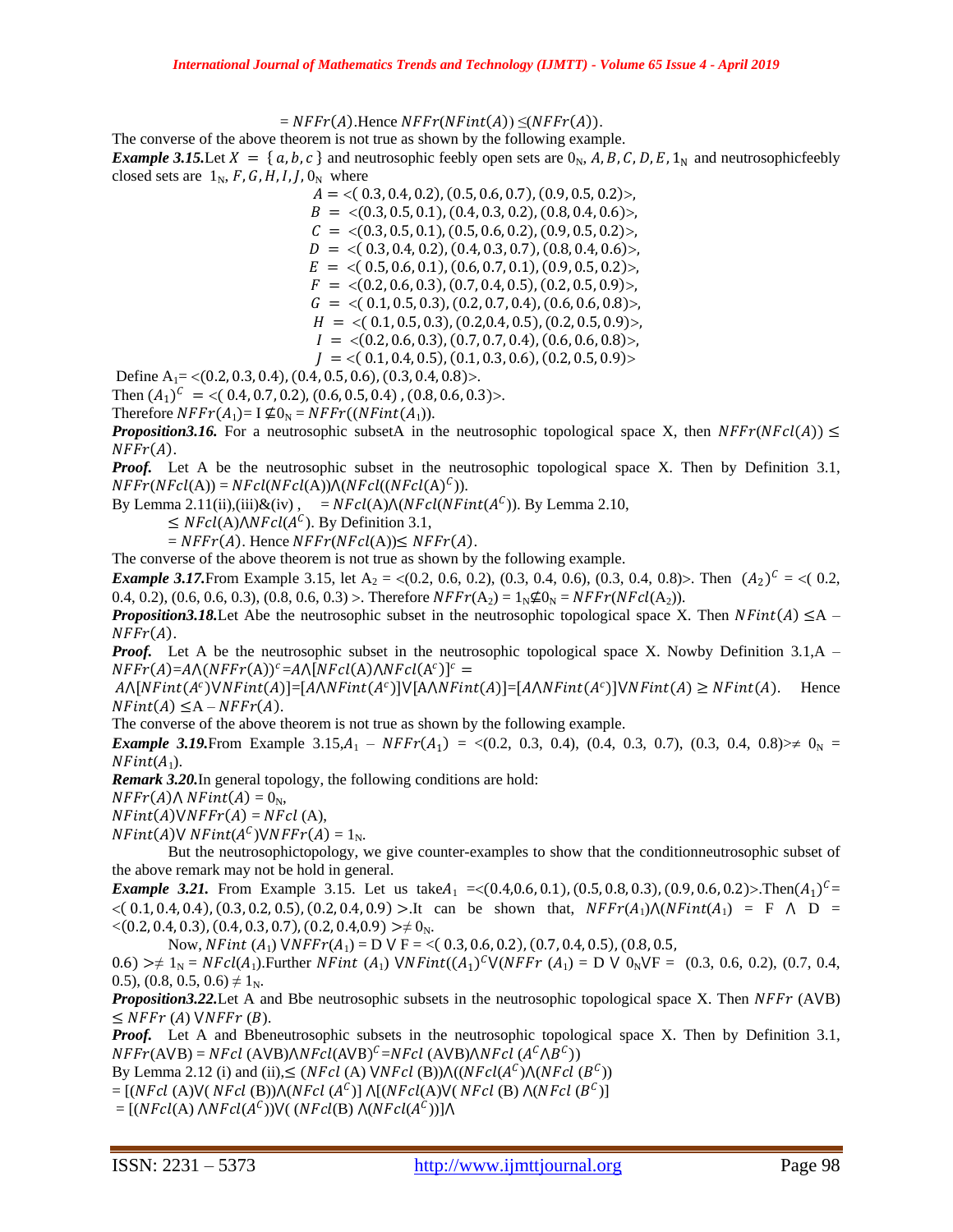[ (NFcl(A)  $\Lambda(NFcl(B^C)$   $\mathsf{V}((NFcl(\mathrm{B})\ \Lambda(NFcl(B^C\ ))$ By Definition 3.1,= [ $NFFT(A)V(NFcl(B)\Lambda(NFcl(A^{C}))$ ] $\Lambda$  $[(NFcl(A)\Lambda(NFcl(B^{C}))\vee (NFFr(B))$ ]  $=(NFFr(A)V(NFFr(B))\Lambda[(NFcl(B)\Lambda(NFcl(A^{C})V((NFcl(A)\Lambda NFcl(B^{C})))]$  $\leq$  NFFr(A)  $\forall$ NFFr(B).Hence NFFr(A $\forall$ B) $\leq$  NFFr(A)  $\forall$ NFFr(B).

The converse of the above theorem is need not be true as shown by the following example. *Example 3.23.* Let X={a} with some neutrosophic feebly open sets are  $0_N$ , A, B, C, D, 1<sub>N</sub> and neutrosophic feebly closed sets are  $1_N$ ,  $E, F, G, H$ ,  $0_N$  where  $A = \langle (0.6, 0.8, 0.4) \rangle, B = \langle (0.4, 0.9, 0.7) \rangle, C = \langle (0.6, 0.9, 0.4) \rangle, D =$  $\langle (0.4, 0.8, 0.7) \rangle, E = \langle (0.4, 0.2, 0.6) \rangle,$ 

 $F = \langle (0.7, 0.1, 0.4) \rangle$ ,  $G = \langle (0.4, 0.1, 0.6) \rangle$  and  $H = \langle (0.7, 0.2, 0.4) \rangle$ . Now we define  $B_1 = \langle (0.7, 0.6, 0.5) \rangle$ ,  $B_2 = \langle (0.6, 0.8, 0.2) \rangle$ , $B_1 \vee B_2 = B_3 = \langle (0.7, 0.8, 0.2) \rangle$  and  $B_1 \wedge B_2 = B_4 = \langle (0.6, 0.6, 0.5) \rangle$ . Then  $B_1^C = \langle (0.5, 0.4, 0.5) \rangle$  $(0.7) > B_2^C = \langle (0.2, 0.2, 0.6) > B_3^C = \langle (0.2, 0.2, 0.7) > \text{and} B_4^C = \langle (0.5, 0.4, 0.6) > \text{Therefore } NFFr(B_1) \text{ } VNFFr(B_2)$  $= 1_N \mathsf{V} \mathsf{E} = 1_N \nsubseteq \mathsf{E} = NFFT(\mathsf{B}_3) = NFFT(\mathsf{B}_1 \mathsf{V} \mathsf{B}_2).$ 

*Note* 3.24. The following example shows that  $NFFT(A \triangle B) \not\subseteq NFFT(A) \triangle NFFT(B)$  and  $NFFT(A) \triangle NFFT(B)$  $\nsubseteq$ NFFr (A $\land$ B).

*Example 3.25.* From Example 3.23, we define  $A_1 = \langle (0.5, 0.1, 0.9) \rangle$ ,  $A_2 = \langle (0.3, 0.5, 0.6) \rangle$ ,  $A_1 \vee A_2 = A_3 = \langle (0.3, 0.5, 0.6) \rangle$  $\langle (0.5, 0.5, 0.6) \rangle$  and  $A_1 \Lambda A_2 = A_4 = \langle (0.3, 0.1, 0.9) \rangle$ . Then $(A_1)^c = \langle (0.9, 0.9, 0.5) \rangle, (A_2)^c =$  $\langle (0.6, 0.5, 0.3) \rangle$ ,  $(A_3)^c = \langle (0.6, 0.5, 0.5) \rangle$  and  $(A_4)^c = \langle (0.9, 0.9, 0.3) \rangle$ . Therefore  $NFFT(A_1)$   $\triangle NFFT(A_2) = F \triangle 1_N$  $=$  F  $\nsubseteq$  G = NFFr (A<sub>4</sub>) = NFFr(A<sub>1</sub> $\Lambda$ A<sub>2</sub>).

*Theorem 3.26.*For any neutrosophic subsetsA and Bin the neutrosophic topological space X,  $NFFT (A \triangle B) \leq (NFFT (B \triangle B) \triangle B)$ (A)  $\Lambda(NFcl(B))$  V (NFFr(B)  $\Lambda NFcl(A)$ ).

*Proof.* Let A and Bbe neutrosophic subsets in the neutrosophic topological space X. Then by Definition 3.1,  $NFFT(A \triangle B) = NFcl (A \triangle B) \triangle (NFcl(A \triangle B)^{C}).$ 

By Demorgan Law,=  $NFcl(A \triangle B) \wedge (NFcl(A^C \vee B^C))$ 

By Lemma  $2.12(i)$  and  $(i)$ ,

 $\leq (NFcl(A)\Lambda(NFcl(B))\Lambda((NFcl(A^C)\text{ VNF}cl(B^C))$ 

 $=[NFcl(A) \Lambda(NFcl(B)) \Lambda(NFcl(A^C)] \vee [(NFcl(A) \Lambda(NFcl(B))(NFcl(B^C)]$ 

By Definition 3.1,

 $= ($  (A)  $\Lambda(NFcl(B)) \vee (NFFr(B) \wedge (NFcl(A)))$ 

Hence  $NFFT(A \triangle B) \leq (NFFT(A) \triangle (NFcl(B)) \vee (NFFT(B) \triangle (NFcl(A))).$ 

The converse of the above theorem is not true as shown by the following example.

*Example 3.27.* From Example 3.23,  $(NFFr(A_1) \Lambda(NFcl(A_2)) \text{V} (NFFr(A_2) \Lambda(NFcl(A_1)) = (F \Lambda 1_N) \text{V} (1_N \Lambda F) =$  $FV F = F \nsubseteq G = NFFT (A_1 \Lambda A_2).$ 

*Corollary 3.28.* For any neutrosophic subsets Aand Bin the neutrosophic topological space X,  $NFFr(A \triangle B) \leq$  $NFFr(A)$   $VNFFr(B)$ .

*Proof.* Let A and Bbe neutrosophic subsets in the neutrosophic topological space X. Then by Definition 3.1,  $NFFT(A \triangle B) = NFcl(A \triangle B) \triangle (NFcl((A \triangle B)^{C}).$  By Lemma1.1.10,

 $=$  NFcl(A $\triangle$ B) $\triangle$ (NFcl(A<sup>C</sup> $\vee$ B<sup>C</sup>). By Proposition 2.3.11 (ii) and (i),

 $\leq (NFcl(A)\wedge NFcl(B))\wedge (NFcl(A^C) \vee NFcl(B^C))$ 

 $=(NFcl(A)\wedge NFcl(B))\wedge (NFcl(A^C)\vee (NFcl(A)\wedge (NFcl(B)\wedge (NFcl(B^C)).$  By Definition 3.1,

 $=(NFFT(A)\Lambda(NFcl(B) V((NFcl(A)\Lambda(NFFT(B))) \leq NFFT(A) V(NFFT(B)).$ 

Hence  $NFFT(AAB) \leq NFFT(A) \text{ VNFFT}(B)$ .

The equality in the above theorem may not hold as seen in the following example.

*Example 3.29.* From Example 3.23,  $NFFr(A_1)$   $NNFFr(A_2) = F V 1_N = 1_N \nsubseteq G = NFFT(A_1) = NFFT(A_1 \setminus A_2)$ .

*Theorem 3.30***.** For any neutrosophic subsetA in the neutrosophic topological space X,

(1)  $NFFT(NFFT(A)) \leq NFFT(A),$ 

(2)  $NFFT(NFFT(A))) \leq NFFT(NFFT(A)).$ 

*Proof.* (1) Let A be the neutrosophic subset in the neutrosophic topological space X. Then by Definition 3.1, NFF  $(NFFT(A)) = NFcl(NFFT(A))\triangle NFcl(NFFT(A))^C)$ 

By Definition 3.1,=  $NFcl(NFcl(A)\Lambda(NFcl(A^C))\Lambda(NFcl((NFcl(A)\Lambda(NFcl(A^C))^C))$ 

By Lemma 2.10(iii) and by Lemma 2.12 (ii),

 $\leq$  (NFcl(NFcl(A)) $\wedge$ (NFcl(NFcl(A<sup>C</sup>))  $\wedge$ (NFcl(NFint(A<sup>C</sup>) $\vee$ NFint(A))

By Lemma 2.11(iii),  $=(NFcl(A)\wedge (NFcl(A^c))\wedge ((NFcl(NFint(A) (A^c))\vee (NFcl(NFint(A)))$   $\leq$  $NFcl(A)\wedge (NFcl(A^C).$  By Definition 3.1,